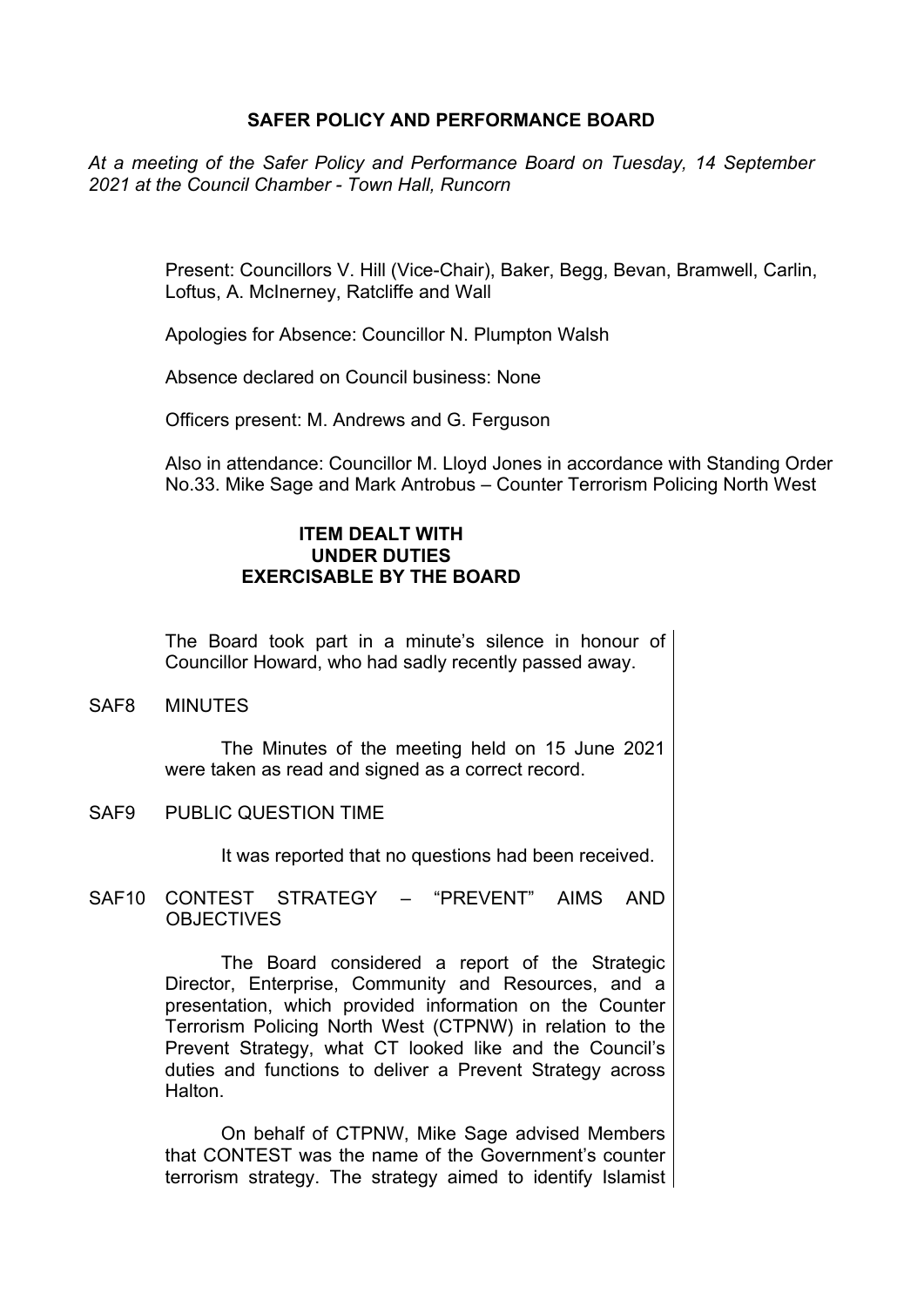terrorism as the principal terrorist threat to the UK. CONTEST identified four key elements in response and these were Pursue, Prevent, Protect and Prepare. Jointly they aimed to identify terrorists, prevent people from becoming terrorist, protect society from terrorist attacks and mitigate the impact of attacks when they occurred.

Whilst local authorities had a role in all these elements, the focus for this guidance was around the Prevent strand. A key element of the Prevent programme was on safeguarding and supporting individuals who might be vulnerable to radicalisation. The presentation outlined activity across Halton and Cheshire to show how the authorities were meeting their responsibilities under the Prevent agenda.

RESOLVED: That the report and presentation be noted.

SAF11 CONTEST STRATEGY – "PROTECT" AIMS AND **OBJECTIVES** 

> The Board considered a report of the Strategic Director, Enterprise, Community and Resources, and a presentation, from Mark Antrobus on behalf of the Counter Terrorism Policing North West, which provided information on (CTPNW) in relation to the Protect Strategy, what CT looked like and the Council's duties and functions to deliver a Protect Strategy across Halton.

> Protect had the following three objectives in Contest (the name of the Government's counter terrorism strategy):

- Detect and deal with suspected terrorists and harmful materials at the border;
- Reduce the risk and improve the resilience of global aviation, other transport sectors and critical national infrastructure most at risk to terror attack;
- Reduce the vulnerability of crowded places, specific vulnerable groups, and high profile individuals; and
- Detect and prevent terrorist access to and use of materials of concern, knowledge and information that could be used to conduct attacks.

It was noted that local authorities already undertook considerable work alongside wider partners to assess and mitigate against the risks of terrorism at and around venues and for particular events. More broadly, local authorities, along with many other organisations, would also assess and mitigate against a range of risks as part of existing